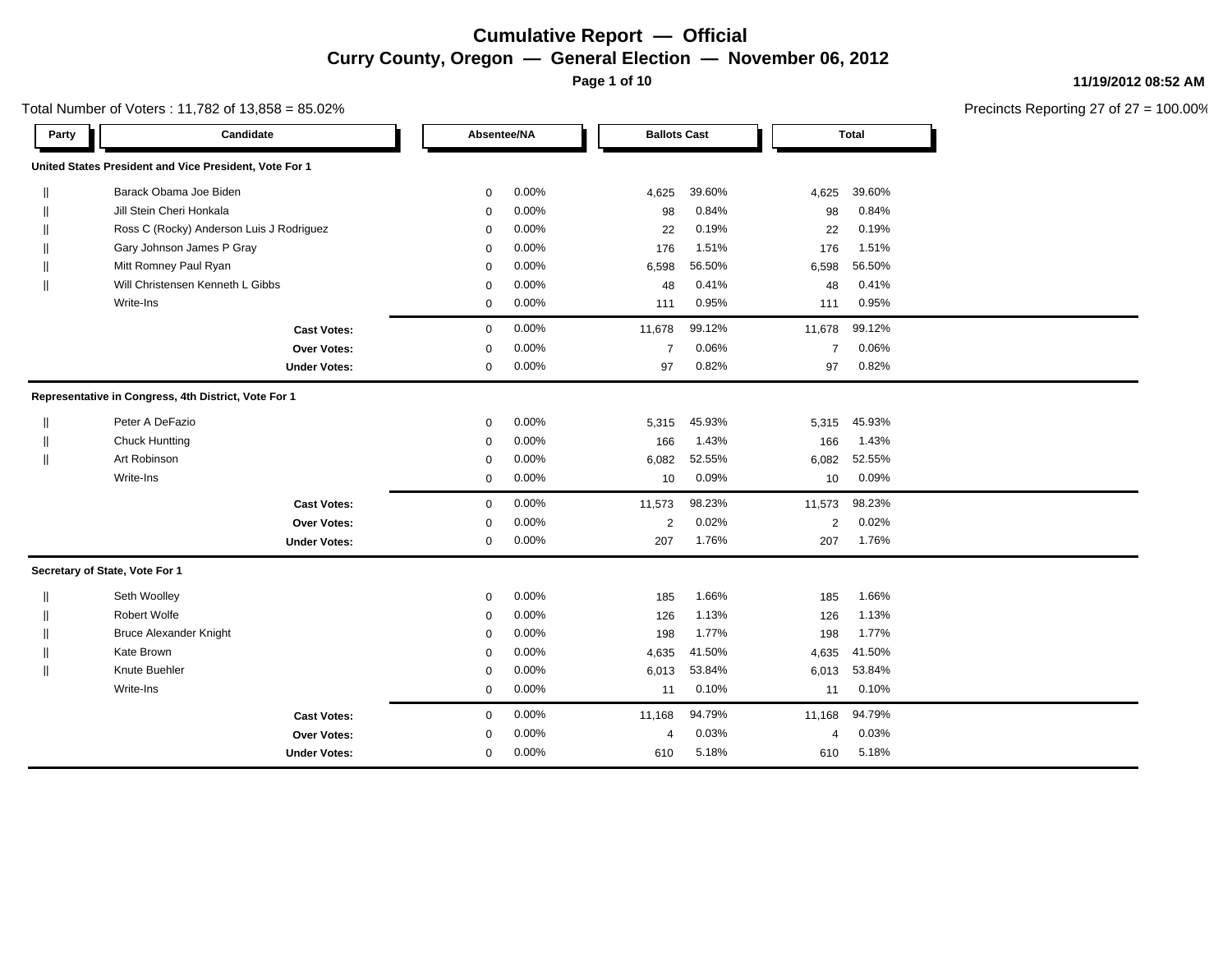**Page 2 of 10**

**11/19/2012 08:52 AM**

| Total Number of Voters : 11,782 of 13,858 = 85.02% |  |
|----------------------------------------------------|--|
|----------------------------------------------------|--|

| Party        |                                                | Candidate           | Absentee/NA |       | <b>Ballots Cast</b> |        | <b>Total</b>   |        |
|--------------|------------------------------------------------|---------------------|-------------|-------|---------------------|--------|----------------|--------|
|              | State Treasurer, Vote For 1                    |                     |             |       |                     |        |                |        |
| $\mathbf{I}$ | <b>Ted Wheeler</b>                             |                     | $\mathbf 0$ | 0.00% | 4,721               | 43.34% | 4,721          | 43.34% |
|              | <b>Cameron Whitten</b>                         |                     | $\mathbf 0$ | 0.00% | 221                 | 2.03%  | 221            | 2.03%  |
|              | John F Mahler                                  |                     | $\mathbf 0$ | 0.00% | 267                 | 2.45%  | 267            | 2.45%  |
| $\mathbf{I}$ | <b>Michael Paul Marsh</b>                      |                     | $\mathbf 0$ | 0.00% | 179                 | 1.64%  | 179            | 1.64%  |
| $\mathbf{I}$ | Tom Cox                                        |                     | $\mathbf 0$ | 0.00% | 5,496               | 50.45% | 5,496          | 50.45% |
|              | Write-Ins                                      |                     | 0           | 0.00% | 9                   | 0.08%  | 9              | 0.08%  |
|              |                                                | <b>Cast Votes:</b>  | $\mathbf 0$ | 0.00% | 10,893              | 92.45% | 10,893         | 92.45% |
|              |                                                | Over Votes:         | 0           | 0.00% | $\overline{1}$      | 0.01%  | $\overline{1}$ | 0.01%  |
|              |                                                | <b>Under Votes:</b> | $\mathbf 0$ | 0.00% | 888                 | 7.54%  | 888            | 7.54%  |
|              | Attorney General, Vote For 1                   |                     |             |       |                     |        |                |        |
| $\mathbf{I}$ | Chris Henry                                    |                     | $\mathbf 0$ | 0.00% | 179                 | 1.64%  | 179            | 1.64%  |
|              | James L Buchal                                 |                     | $\Omega$    | 0.00% | 5,633               | 51.64% | 5,633          | 51.64% |
| $\mathbf{I}$ | James E Leuenberger                            |                     | $\mathbf 0$ | 0.00% | 406                 | 3.72%  | 406            | 3.72%  |
| $\mathbf{I}$ | Ellen Rosenblum                                |                     | $\mathbf 0$ | 0.00% | 4,675               | 42.85% | 4,675          | 42.85% |
|              | Write-Ins                                      |                     | $\mathbf 0$ | 0.00% | 16                  | 0.15%  | 16             | 0.15%  |
|              |                                                | <b>Cast Votes:</b>  | $\mathbf 0$ | 0.00% | 10,909              | 92.59% | 10,909         | 92.59% |
|              |                                                | <b>Over Votes:</b>  | $\mathbf 0$ | 0.00% | 2                   | 0.02%  | $\overline{c}$ | 0.02%  |
|              |                                                | <b>Under Votes:</b> | 0           | 0.00% | 871                 | 7.39%  | 871            | 7.39%  |
|              | State Senator, 1st District, Vote For 1        |                     |             |       |                     |        |                |        |
| $\parallel$  | Jeff Kruse                                     |                     | $\mathbf 0$ | 0.00% | 7,165               | 65.58% | 7,165          | 65.58% |
| $\parallel$  | <b>Eldon Rollins</b>                           |                     | $\mathbf 0$ | 0.00% | 3,743               | 34.26% | 3,743          | 34.26% |
|              | Write-Ins                                      |                     | $\mathbf 0$ | 0.00% | 17                  | 0.16%  | 17             | 0.16%  |
|              |                                                | <b>Cast Votes:</b>  | $\mathbf 0$ | 0.00% | 10,925              | 92.73% | 10,925         | 92.73% |
|              |                                                | Over Votes:         | 0           | 0.00% | $\overline{1}$      | 0.01%  | $\overline{1}$ | 0.01%  |
|              |                                                | <b>Under Votes:</b> | $\mathbf 0$ | 0.00% | 856                 | 7.27%  | 856            | 7.27%  |
|              | State Representative, 1st District, Vote For 1 |                     |             |       |                     |        |                |        |
| $\mathbf{I}$ | Jim Klahr                                      |                     | $\mathbf 0$ | 0.00% | 3,751               | 33.67% | 3,751          | 33.67% |
| $\parallel$  | Wayne Krieger                                  |                     | $\mathbf 0$ | 0.00% | 7,372               | 66.18% | 7,372          | 66.18% |
|              | Write-Ins                                      |                     | 0           | 0.00% | 17                  | 0.15%  | 17             | 0.15%  |
|              |                                                | <b>Cast Votes:</b>  | $\mathbf 0$ | 0.00% | 11,140              | 94.55% | 11,140         | 94.55% |
|              |                                                | <b>Over Votes:</b>  | $\mathbf 0$ | 0.00% | $\overline{2}$      | 0.02%  | 2              | 0.02%  |
|              |                                                | <b>Under Votes:</b> | 0           | 0.00% | 640                 | 5.43%  | 640            | 5.43%  |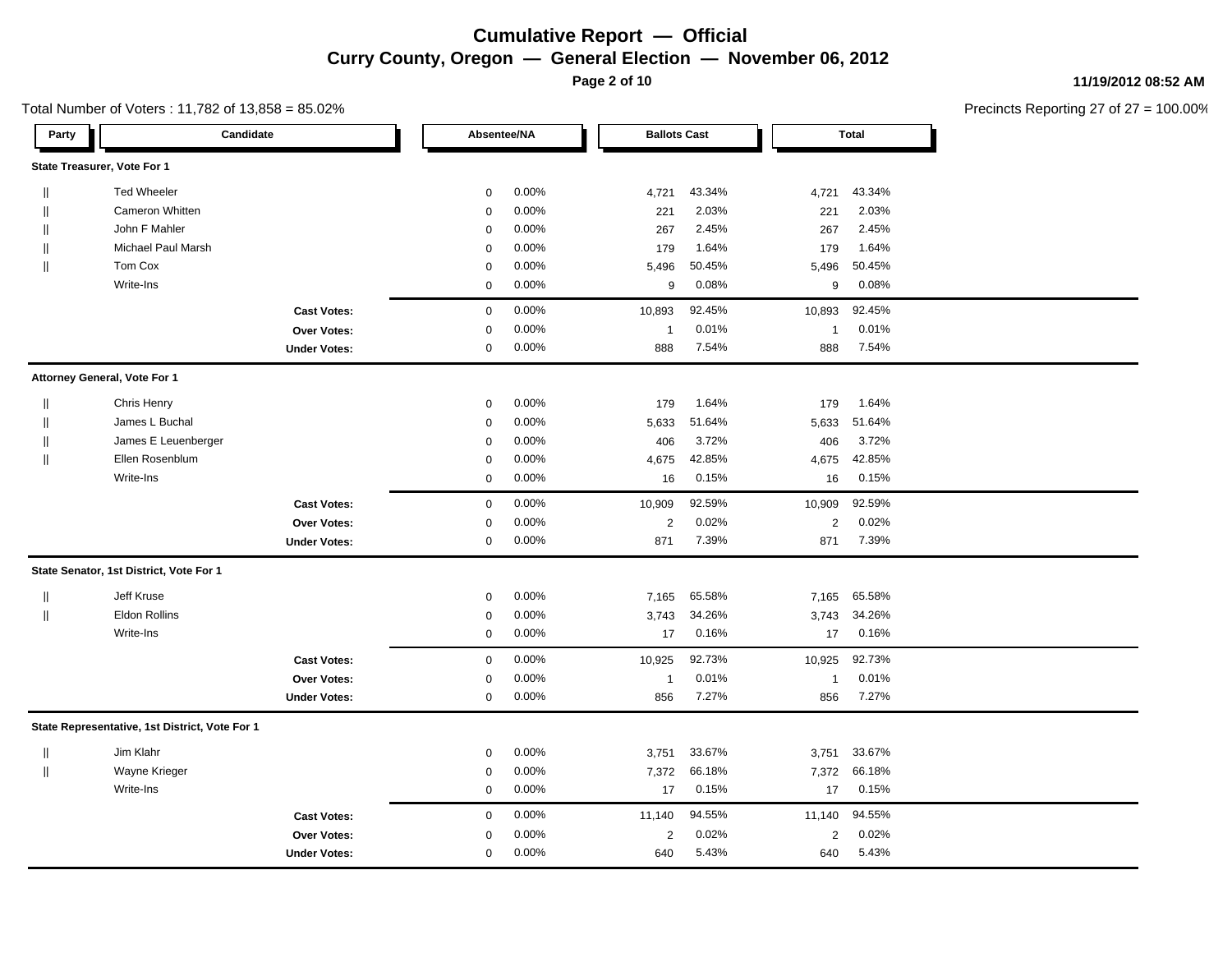**Page 3 of 10**

**11/19/2012 08:52 AM**

| Total Number of Voters: 11,782 of 13,858 = 85.02% |                                                       |                                                                              |             |       |                     |        |                |              | Precincts Reporting 27 of 27 |
|---------------------------------------------------|-------------------------------------------------------|------------------------------------------------------------------------------|-------------|-------|---------------------|--------|----------------|--------------|------------------------------|
| Party                                             |                                                       | Candidate                                                                    | Absentee/NA |       | <b>Ballots Cast</b> |        |                | <b>Total</b> |                              |
|                                                   |                                                       | Commissioner of the Bureau of Labor and Industries (2 Year Term), Vote For 1 |             |       |                     |        |                |              |                              |
| $\mathbb{I}$                                      | <b>Bruce Starr</b>                                    |                                                                              | $\mathbf 0$ | 0.00% | 4,844               | 58.46% | 4,844          | 58.46%       |                              |
| $\mathbb{I}$                                      | <b>Brad Avakian</b>                                   |                                                                              | $\mathbf 0$ | 0.00% | 3,408               | 41.13% | 3,408          | 41.13%       |                              |
|                                                   | Write-Ins                                             |                                                                              | $\mathbf 0$ | 0.00% | 34                  | 0.41%  | 34             | 0.41%        |                              |
|                                                   |                                                       | <b>Cast Votes:</b>                                                           | $\mathbf 0$ | 0.00% | 8,286               | 70.33% | 8,286          | 70.33%       |                              |
|                                                   |                                                       | Over Votes:                                                                  | $\mathbf 0$ | 0.00% | 4                   | 0.03%  | 4              | 0.03%        |                              |
|                                                   |                                                       | <b>Under Votes:</b>                                                          | $\mathbf 0$ | 0.00% | 3,492               | 29.64% | 3,492          | 29.64%       |                              |
|                                                   | Judge of the Supreme Court, Position 3, Vote For 1    |                                                                              |             |       |                     |        |                |              |                              |
|                                                   | Richard C Baldwin                                     |                                                                              | $\mathbf 0$ | 0.00% | 4,298               | 51.06% | 4,298          | 51.06%       |                              |
| $\mathbb{I}$                                      | Nena Cook                                             |                                                                              | 0           | 0.00% | 4,084               | 48.52% | 4,084          | 48.52%       |                              |
|                                                   | Write-Ins                                             |                                                                              | $\mathbf 0$ | 0.00% | 35                  | 0.42%  | 35             | 0.42%        |                              |
|                                                   |                                                       | <b>Cast Votes:</b>                                                           | $\mathbf 0$ | 0.00% | 8,417               | 71.44% | 8,417          | 71.44%       |                              |
|                                                   |                                                       | Over Votes:                                                                  | $\mathbf 0$ | 0.00% | 6                   | 0.05%  | 6              | 0.05%        |                              |
|                                                   |                                                       | <b>Under Votes:</b>                                                          | 0           | 0.00% | 3,359               | 28.51% | 3,359          | 28.51%       |                              |
|                                                   | Judge of the Court of Appeals, Position 6, Vote For 1 |                                                                              |             |       |                     |        |                |              |                              |
| Ш                                                 | James C Egan                                          |                                                                              | $\mathbf 0$ | 0.00% | 5,210               | 65.68% | 5,210          | 65.68%       |                              |
| $\mathbf{I}$                                      | <b>Tim Volpert</b>                                    |                                                                              | $\mathbf 0$ | 0.00% | 2,696               | 33.98% | 2,696          | 33.98%       |                              |
|                                                   | Write-Ins                                             |                                                                              | $\mathbf 0$ | 0.00% | 27                  | 0.34%  | 27             | 0.34%        |                              |
|                                                   |                                                       | <b>Cast Votes:</b>                                                           | $\mathbf 0$ | 0.00% | 7,933               | 67.33% | 7,933          | 67.33%       |                              |
|                                                   |                                                       | Over Votes:                                                                  | $\mathbf 0$ | 0.00% | $\overline{4}$      | 0.03%  | $\overline{4}$ | 0.03%        |                              |
|                                                   |                                                       | <b>Under Votes:</b>                                                          | $\mathbf 0$ | 0.00% | 3,845               | 32.63% | 3,845          | 32.63%       |                              |
|                                                   | County Commissioner #2, Vote For 1                    |                                                                              |             |       |                     |        |                |              |                              |
| $\mathsf{I}$                                      | David Brock Smith                                     |                                                                              | $\mathbf 0$ | 0.00% | 6,058               | 57.01% | 6,058          | 57.01%       |                              |
| $\mathbf{I}$                                      | Lucie La Bonte'                                       |                                                                              | $\mathbf 0$ | 0.00% | 4,519               | 42.53% | 4,519          | 42.53%       |                              |
|                                                   | Write-Ins                                             |                                                                              | $\mathbf 0$ | 0.00% | 49                  | 0.46%  | 49             | 0.46%        |                              |
|                                                   |                                                       | <b>Cast Votes:</b>                                                           | $\mathbf 0$ | 0.00% | 10,626              | 90.19% | 10,626         | 90.19%       |                              |
|                                                   |                                                       | Over Votes:                                                                  | $\mathbf 0$ | 0.00% | 8                   | 0.07%  | 8              | 0.07%        |                              |
|                                                   |                                                       | <b>Under Votes:</b>                                                          | $\mathbf 0$ | 0.00% | 1,148               | 9.74%  | 1,148          | 9.74%        |                              |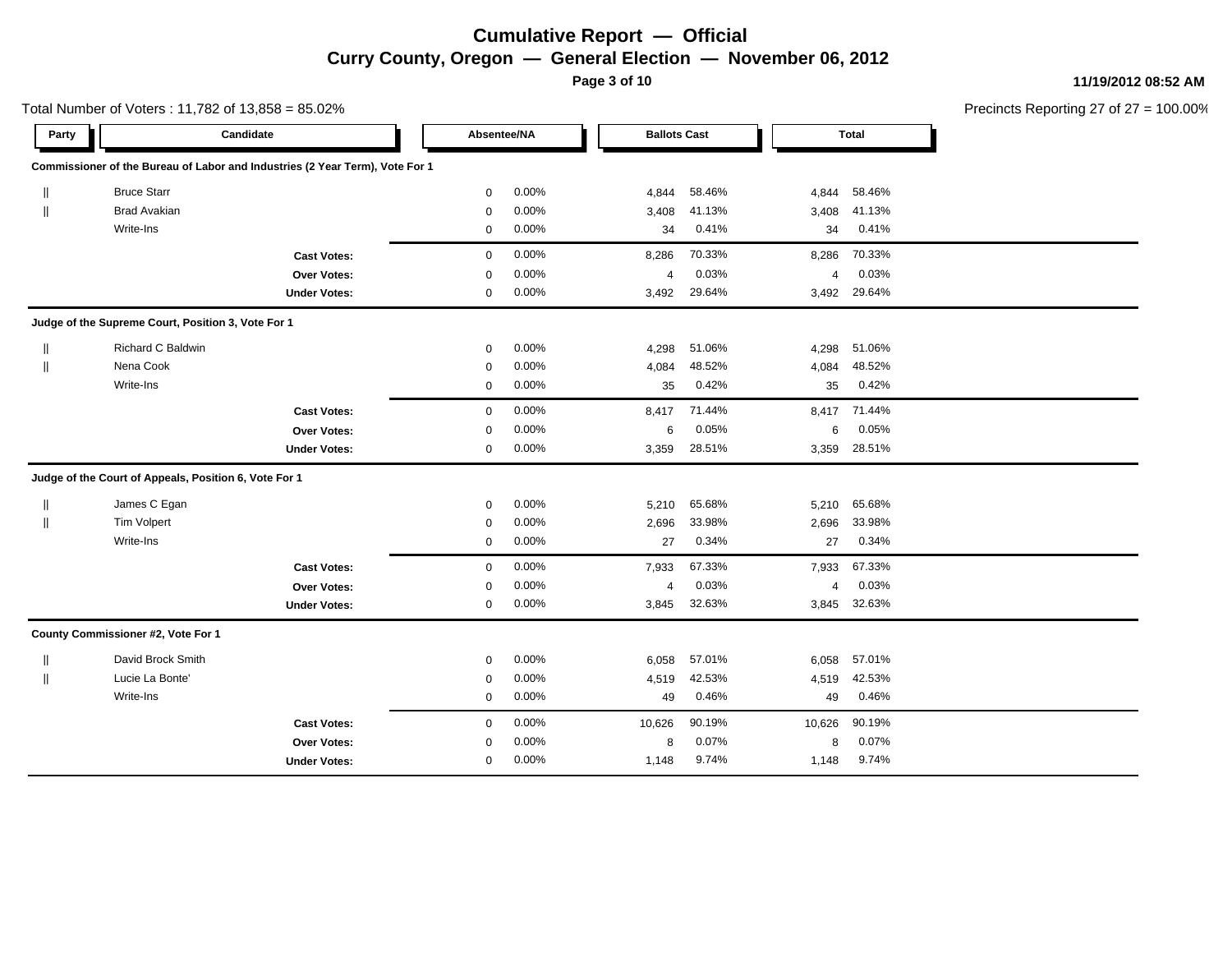**Page 4 of 10**

**11/19/2012 08:52 AM**

|                                       | Total Number of Voters: 11,782 of 13,858 = 85.02% |                     |                     |       |                     |        |                         |              | Precincts Reporting 27 of 27 |
|---------------------------------------|---------------------------------------------------|---------------------|---------------------|-------|---------------------|--------|-------------------------|--------------|------------------------------|
| Party                                 |                                                   | Candidate           | Absentee/NA         |       | <b>Ballots Cast</b> |        |                         | <b>Total</b> |                              |
|                                       | County Commissioner #3, Vote For 1                |                     |                     |       |                     |        |                         |              |                              |
| $\parallel$                           | Greg Empson                                       |                     | $\mathbf 0$         | 0.00% | 3,501               | 35.90% | 3,501                   | 35.90%       |                              |
| $\parallel$                           | Susan Brown                                       |                     | $\mathbf 0$         | 0.00% | 6,199               | 63.57% | 6,199                   | 63.57%       |                              |
|                                       | Write-Ins                                         |                     | $\mathbf 0$         | 0.00% | 51                  | 0.52%  | 51                      | 0.52%        |                              |
|                                       |                                                   | <b>Cast Votes:</b>  | $\mathbf 0$         | 0.00% | 9,751               | 82.76% | 9,751                   | 82.76%       |                              |
|                                       |                                                   | Over Votes:         | $\pmb{0}$           | 0.00% | 4                   | 0.03%  | $\overline{\mathbf{4}}$ | 0.03%        |                              |
|                                       |                                                   | <b>Under Votes:</b> | $\mathbf 0$         | 0.00% | 2,027               | 17.20% |                         | 2,027 17.20% |                              |
|                                       | County Clerk, Vote For 1                          |                     |                     |       |                     |        |                         |              |                              |
| $\label{eq:1} \prod_{i=1}^n \alpha_i$ | Renee' Kolen                                      |                     | $\mathbf 0$         | 0.00% | 8,601               | 99.02% | 8,601                   | 99.02%       |                              |
|                                       | Write-Ins                                         |                     | $\pmb{0}$           | 0.00% | 85                  | 0.98%  | 85                      | 0.98%        |                              |
|                                       |                                                   | <b>Cast Votes:</b>  | $\pmb{0}$           | 0.00% | 8,686               | 73.72% | 8,686                   | 73.72%       |                              |
|                                       |                                                   | <b>Over Votes:</b>  | 0                   | 0.00% | $\mathbf{1}$        | 0.01%  | $\mathbf 1$             | 0.01%        |                              |
|                                       |                                                   | <b>Under Votes:</b> | 0                   | 0.00% | 3,095               | 26.27% | 3,095                   | 26.27%       |                              |
|                                       | County Sheriff, Vote For 1                        |                     |                     |       |                     |        |                         |              |                              |
| $\parallel$                           | John Bishop                                       |                     | $\mathbf 0$         | 0.00% | 8,697               | 97.74% | 8,697                   | 97.74%       |                              |
|                                       | Write-Ins                                         |                     | $\pmb{0}$           | 0.00% | 201                 | 2.26%  | 201                     | 2.26%        |                              |
|                                       |                                                   | <b>Cast Votes:</b>  | $\mathsf{O}\xspace$ | 0.00% | 8,898               | 75.52% | 8,898                   | 75.52%       |                              |
|                                       |                                                   | <b>Over Votes:</b>  | $\mathbf 0$         | 0.00% | 4                   | 0.03%  | 4                       | 0.03%        |                              |
|                                       |                                                   | <b>Under Votes:</b> | $\mathbf 0$         | 0.00% | 2,880               | 24.44% | 2,880                   | 24.44%       |                              |
|                                       | County Surveyor, Vote For 1                       |                     |                     |       |                     |        |                         |              |                              |
| $\parallel$                           | Bryan M Flavin                                    |                     | $\mathbf 0$         | 0.00% | 8,105               | 99.33% | 8,105                   | 99.33%       |                              |
|                                       | Write-Ins                                         |                     | $\pmb{0}$           | 0.00% | 55                  | 0.67%  | 55                      | 0.67%        |                              |
|                                       |                                                   | <b>Cast Votes:</b>  | $\pmb{0}$           | 0.00% | 8,160               | 69.26% | 8,160                   | 69.26%       |                              |
|                                       |                                                   | Over Votes:         | $\mathbf 0$         | 0.00% | $\overline{c}$      | 0.02%  | 2                       | 0.02%        |                              |
|                                       |                                                   | <b>Under Votes:</b> | $\mathbf 0$         | 0.00% | 3,620               | 30.72% | 3,620                   | 30.72%       |                              |
|                                       | County Treasurer, Vote For 1                      |                     |                     |       |                     |        |                         |              |                              |
| $\parallel$                           | Deborah Crumley                                   |                     | $\pmb{0}$           | 0.00% | 8,003               | 99.27% | 8,003                   | 99.27%       |                              |
|                                       | Write-Ins                                         |                     | 0                   | 0.00% | 59                  | 0.73%  | 59                      | 0.73%        |                              |
|                                       |                                                   | <b>Cast Votes:</b>  | $\pmb{0}$           | 0.00% | 8,062               | 68.43% | 8,062                   | 68.43%       |                              |
|                                       |                                                   | <b>Over Votes:</b>  | 0                   | 0.00% | 3                   | 0.03%  | 3                       | 0.03%        |                              |
|                                       |                                                   | <b>Under Votes:</b> | $\mathbf 0$         | 0.00% | 3,717               | 31.55% |                         | 3,717 31.55% |                              |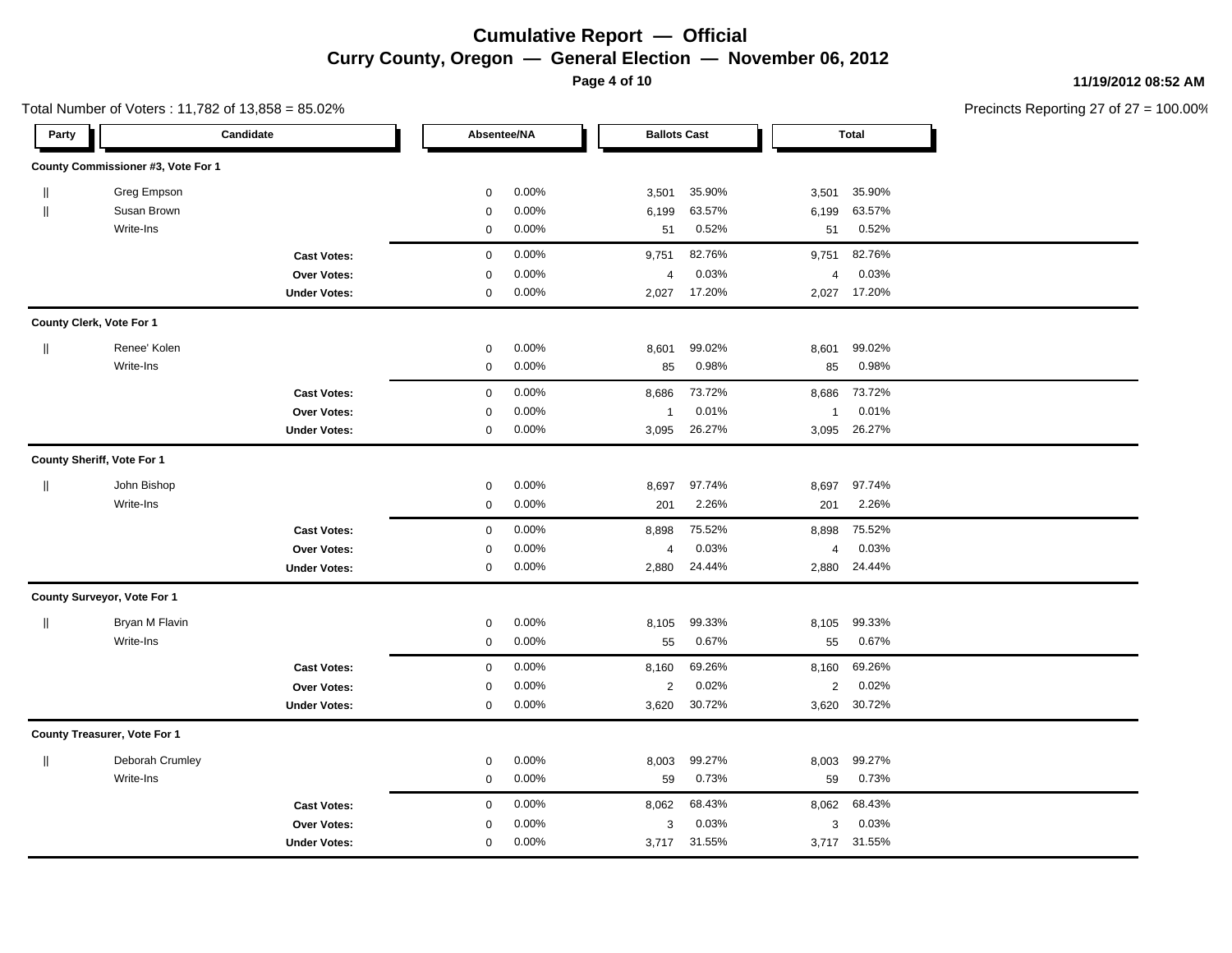**Page 5 of 10**

**11/19/2012 08:52 AM**

|              | Total Number of Voters: 11,782 of 13,858 = 85.02% |                                                                           |         |                  |       |         |                     |               |                 |              | Precincts Reporting 27 of 27 |
|--------------|---------------------------------------------------|---------------------------------------------------------------------------|---------|------------------|-------|---------|---------------------|---------------|-----------------|--------------|------------------------------|
| Party        |                                                   | Candidate                                                                 |         | Absentee/NA      |       |         | <b>Ballots Cast</b> |               |                 | <b>Total</b> |                              |
|              |                                                   | Curry County Soil and Water Conservation District, Zone 3, Vote For 1     |         |                  |       |         |                     |               |                 |              |                              |
| $\parallel$  | <b>Ernest Keith Smith</b>                         |                                                                           |         | $\mathbf 0$      | 0.00% |         | 7,591               | 99.41%        | 7,591           | 99.41%       |                              |
|              | Write-Ins                                         |                                                                           |         | $\mathbf 0$      | 0.00% |         | 45                  | 0.59%         | 45              | 0.59%        |                              |
|              |                                                   | <b>Cast Votes:</b>                                                        |         | $\mathbf 0$      | 0.00% |         | 7,636               | 64.81%        | 7,636           | 64.81%       |                              |
|              |                                                   | <b>Over Votes:</b>                                                        |         | $\mathbf 0$      | 0.00% |         | $\overline{2}$      | 0.02%         | 2               | 0.02%        |                              |
|              |                                                   | <b>Under Votes:</b>                                                       |         | $\mathbf 0$      | 0.00% |         | 4,144               | 35.17%        | 4,144           | 35.17%       |                              |
|              |                                                   | Curry County Soil and Water Conservation District, At Large 1, Vote For 1 |         |                  |       |         |                     |               |                 |              |                              |
| $\parallel$  | Jeremy Knapp                                      |                                                                           |         | $\mathbf 0$      | 0.00% |         | 7,606               | 99.44%        | 7,606           | 99.44%       |                              |
|              | Write-Ins                                         |                                                                           |         | $\mathbf 0$      | 0.00% |         | 43                  | 0.56%         | 43              | 0.56%        |                              |
|              |                                                   | <b>Cast Votes:</b>                                                        |         | $\mathbf 0$      | 0.00% |         | 7,649               | 64.92%        | 7,649           | 64.92%       |                              |
|              |                                                   | <b>Over Votes:</b>                                                        |         | $\mathbf 0$      | 0.00% |         | $\overline{2}$      | 0.02%         | $\overline{2}$  | 0.02%        |                              |
|              |                                                   | <b>Under Votes:</b>                                                       |         | $\mathbf 0$      | 0.00% |         | 4,131               | 35.06%        | 4,131           | 35.06%       |                              |
|              | City of Brookings Mayor, Vote For 1               |                                                                           |         |                  |       |         |                     |               |                 |              |                              |
| $\parallel$  | <b>Bruce Ellis</b>                                |                                                                           |         | $\mathbf 0$      | 0.00% |         | 802                 | 34.72%        | 802             | 34.72%       |                              |
| $\mathbf{I}$ | Ron Hedenskog                                     |                                                                           |         | $\mathbf 0$      | 0.00% |         | 1,485               | 64.29%        | 1,485           | 64.29%       |                              |
|              | Write-Ins                                         |                                                                           |         | $\mathbf 0$      | 0.00% |         | 23                  | 1.00%         | 23              | 1.00%        |                              |
|              |                                                   | <b>Cast Votes:</b>                                                        |         | $\mathbf 0$      | 0.00% |         | 2,310               | 82.56%        | 2,310           | 82.56%       |                              |
|              |                                                   | Over Votes:                                                               |         | $\mathbf 0$      | 0.00% |         | $\overline{2}$      | 0.07%         | $\overline{2}$  | 0.07%        |                              |
|              |                                                   | <b>Under Votes:</b>                                                       |         | $\mathbf 0$      | 0.00% |         | 486                 | 17.37%        | 486             | 17.37%       |                              |
|              |                                                   |                                                                           |         | <b>Precincts</b> |       |         |                     | <b>Voters</b> |                 |              |                              |
|              |                                                   |                                                                           | Counted | <b>Total</b>     |       | Percent | <b>Ballots</b>      | Registered    | Percent         |              |                              |
|              |                                                   |                                                                           |         |                  |       | 100.00% |                     | 2,798         | 82.46%<br>3,393 |              |                              |
|              | City of Brookings Council, Position 1, Vote For 1 |                                                                           |         |                  |       |         |                     |               |                 |              |                              |
| $\parallel$  | William K Hamilton                                |                                                                           |         | $\mathbf 0$      | 0.00% |         | 1,805               | 98.31%        | 1,805           | 98.31%       |                              |
|              | Write-Ins                                         |                                                                           |         | $\mathbf 0$      | 0.00% |         | 31                  | 1.69%         | 31              | 1.69%        |                              |
|              |                                                   | <b>Cast Votes:</b>                                                        |         | $\mathbf 0$      | 0.00% |         | 1,836               | 65.62%        | 1,836           | 65.62%       |                              |
|              |                                                   | <b>Over Votes:</b>                                                        |         | $\mathbf 0$      | 0.00% |         | $\boldsymbol{0}$    | 0.00%         | $\mathbf 0$     | 0.00%        |                              |
|              |                                                   | <b>Under Votes:</b>                                                       |         | $\mathbf 0$      | 0.00% |         | 962                 | 34.38%        | 962             | 34.38%       |                              |
|              |                                                   |                                                                           |         | <b>Precincts</b> |       |         |                     | Voters        |                 |              |                              |
|              |                                                   |                                                                           | Counted | <b>Total</b>     |       | Percent | <b>Ballots</b>      | Registered    | Percent         |              |                              |
|              |                                                   |                                                                           |         |                  |       | 100.00% |                     | 2,798         | 82.46%<br>3,393 |              |                              |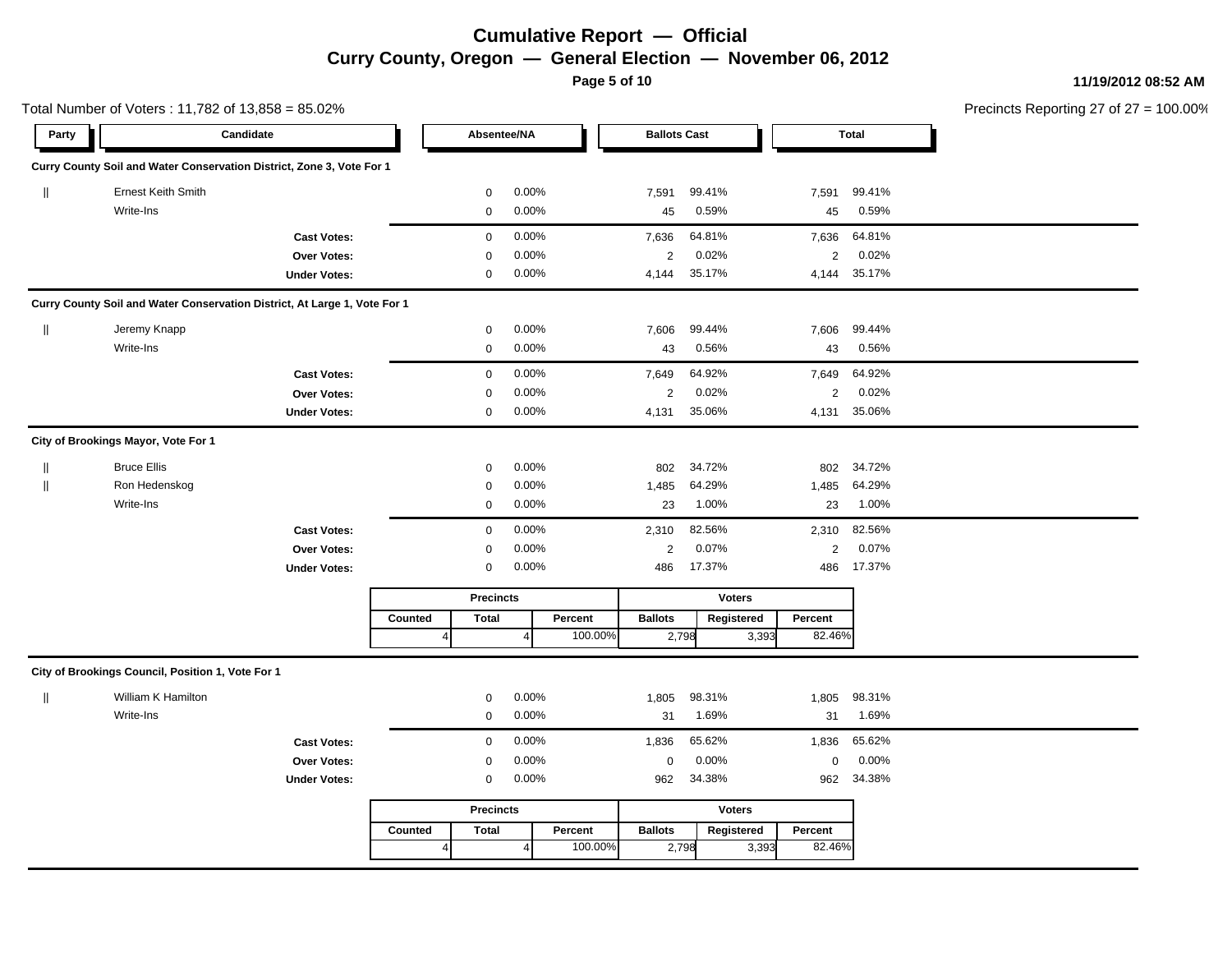**Page 6 of 10**

#### **11/19/2012 08:52 AM**

| Total Number of Voters: 11,782 of 13,858 = 85.02% |                                                    |                     |                |                  |                |         |                     |               |             |              | Precincts Reporting 27 of 27 = |
|---------------------------------------------------|----------------------------------------------------|---------------------|----------------|------------------|----------------|---------|---------------------|---------------|-------------|--------------|--------------------------------|
| Party                                             |                                                    | Candidate           |                | Absentee/NA      |                |         | <b>Ballots Cast</b> |               |             | <b>Total</b> |                                |
|                                                   | City of Brookings Council, Position 2, Vote For 1  |                     |                |                  |                |         |                     |               |             |              |                                |
|                                                   | <b>Brent Hodges</b>                                |                     |                | $\mathbf 0$      | 0.00%          |         | 1,902               | 98.24%        | 1,902       | 98.24%       |                                |
|                                                   | Write-Ins                                          |                     |                | $\mathbf 0$      | 0.00%          |         | 34                  | 1.76%         | 34          | 1.76%        |                                |
|                                                   |                                                    | <b>Cast Votes:</b>  |                | $\mathbf 0$      | 0.00%          |         | 1,936               | 69.19%        | 1,936       | 69.19%       |                                |
|                                                   |                                                    | Over Votes:         |                | 0                | 0.00%          |         | $\boldsymbol{0}$    | 0.00%         | 0           | 0.00%        |                                |
|                                                   |                                                    | <b>Under Votes:</b> |                | $\mathbf 0$      | 0.00%          |         | 862                 | 30.81%        | 862         | 30.81%       |                                |
|                                                   |                                                    |                     |                | <b>Precincts</b> |                |         |                     | <b>Voters</b> |             |              |                                |
|                                                   |                                                    |                     | Counted        | <b>Total</b>     |                | Percent | <b>Ballots</b>      | Registered    | Percent     |              |                                |
|                                                   |                                                    |                     | Δ              |                  | $\overline{4}$ | 100.00% | 2,798               | 3,393         | 82.46%      |              |                                |
|                                                   | City of Gold Beach, Mayor, Vote For 1              |                     |                |                  |                |         |                     |               |             |              |                                |
|                                                   | James Wernicke                                     |                     |                | $\mathbf 0$      | 0.00%          |         | 427                 | 46.67%        | 427         | 46.67%       |                                |
|                                                   | Karl Popoff                                        |                     |                | $\mathbf 0$      | 0.00%          |         | 477                 | 52.13%        | 477         | 52.13%       |                                |
|                                                   | Write-Ins                                          |                     |                | $\mathbf 0$      | 0.00%          |         | 11                  | 1.20%         | 11          | 1.20%        |                                |
|                                                   |                                                    | <b>Cast Votes:</b>  |                | $\mathbf 0$      | 0.00%          |         | 915                 | 84.18%        | 915         | 84.18%       |                                |
|                                                   |                                                    | Over Votes:         |                | $\mathbf 0$      | 0.00%          |         | $\mathbf 0$         | 0.00%         | $\mathbf 0$ | 0.00%        |                                |
|                                                   |                                                    | <b>Under Votes:</b> |                | $\mathbf 0$      | 0.00%          |         | 172                 | 15.82%        | 172         | 15.82%       |                                |
|                                                   |                                                    |                     |                | <b>Precincts</b> |                |         |                     | <b>Voters</b> |             |              |                                |
|                                                   |                                                    |                     | Counted        | <b>Total</b>     |                | Percent | <b>Ballots</b>      | Registered    | Percent     |              |                                |
|                                                   |                                                    |                     | $\overline{2}$ |                  | $\overline{2}$ | 100.00% | 1,087               | 1,278         | 85.05%      |              |                                |
|                                                   | City of Gold Beach Council, Position 2, Vote For 1 |                     |                |                  |                |         |                     |               |             |              |                                |
| H                                                 | Larry Brennan                                      |                     |                | $\mathbf 0$      | 0.00%          |         | 682                 | 97.15%        | 682         | 97.15%       |                                |
|                                                   | Write-Ins                                          |                     |                | 0                | 0.00%          |         | 20                  | 2.85%         | 20          | 2.85%        |                                |
|                                                   |                                                    | <b>Cast Votes:</b>  |                | $\mathbf 0$      | 0.00%          |         | 702                 | 64.58%        | 702         | 64.58%       |                                |
|                                                   |                                                    | Over Votes:         |                | $\mathbf 0$      | 0.00%          |         | $\mathbf 0$         | 0.00%         | 0           | 0.00%        |                                |
|                                                   |                                                    | <b>Under Votes:</b> |                | $\mathbf 0$      | 0.00%          |         | 385                 | 35.42%        | 385         | 35.42%       |                                |
|                                                   |                                                    |                     |                | <b>Precincts</b> |                |         |                     | <b>Voters</b> |             |              |                                |
|                                                   |                                                    |                     | Counted        | <b>Total</b>     |                | Percent | <b>Ballots</b>      | Registered    | Percent     |              |                                |
|                                                   |                                                    |                     | $\overline{2}$ |                  | $\mathbf{2}$   | 100.00% | 1,087               | 1,278         | 85.05%      |              |                                |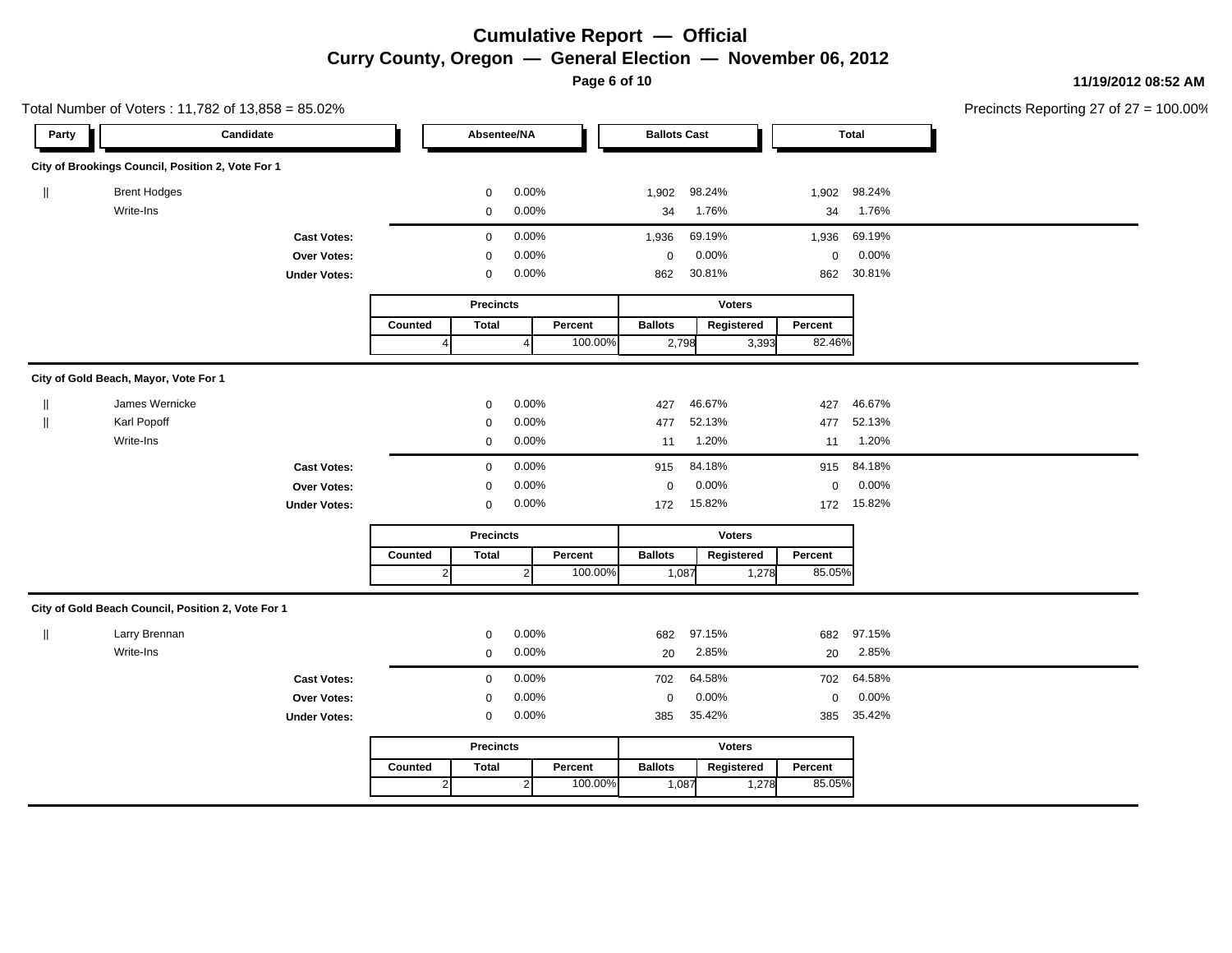**Page 7 of 10**

#### **11/19/2012 08:52 AM**

|              | Total Number of Voters: 11,782 of 13,858 = 85.02%  |                     |                  |                  |                |         |                     |        |               |                | Precincts Reporting 27 of 27 |  |
|--------------|----------------------------------------------------|---------------------|------------------|------------------|----------------|---------|---------------------|--------|---------------|----------------|------------------------------|--|
| Party        |                                                    | Candidate           |                  | Absentee/NA      |                |         | <b>Ballots Cast</b> |        |               |                | <b>Total</b>                 |  |
|              | City of Gold Beach Council, Position 4, Vote For 1 |                     |                  |                  |                |         |                     |        |               |                |                              |  |
| $\mathbb{I}$ | Doug Brand                                         |                     |                  | $\mathbf 0$      | 0.00%          |         | 641                 | 96.25% |               | 641            | 96.25%                       |  |
|              | Write-Ins                                          |                     |                  | $\mathbf 0$      | 0.00%          |         | 25                  | 3.75%  |               | 25             | 3.75%                        |  |
|              |                                                    | <b>Cast Votes:</b>  |                  | $\mathbf 0$      | 0.00%          |         | 666                 | 61.27% |               | 666            | 61.27%                       |  |
|              |                                                    | Over Votes:         |                  | $\mathbf 0$      | 0.00%          |         | $\mathbf 0$         | 0.00%  |               | $\mathbf 0$    | 0.00%                        |  |
|              |                                                    | <b>Under Votes:</b> |                  | 0                | 0.00%          |         | 421                 | 38.73% |               | 421            | 38.73%                       |  |
|              |                                                    |                     |                  | <b>Precincts</b> |                |         |                     |        | <b>Voters</b> |                |                              |  |
|              |                                                    |                     | Counted          | <b>Total</b>     |                | Percent | <b>Ballots</b>      |        | Registered    | Percent        |                              |  |
|              |                                                    |                     | $\overline{2}$   |                  | $\overline{2}$ | 100.00% | 1,087               |        | 1,278         | 85.05%         |                              |  |
|              | City of Port Orford, Mayor, Vote For 1             |                     |                  |                  |                |         |                     |        |               |                |                              |  |
|              | Jim Auborn                                         |                     |                  | $\mathsf 0$      | 0.00%          |         | 294                 | 53.85% |               | 294            | 53.85%                       |  |
| $\mathbf{I}$ | Milton C Finch Sr                                  |                     |                  | $\pmb{0}$        | 0.00%          |         | 245                 | 44.87% |               | 245            | 44.87%                       |  |
|              | Write-Ins                                          |                     |                  | $\mathbf 0$      | 0.00%          |         | $\overline{7}$      | 1.28%  |               | $\overline{7}$ | 1.28%                        |  |
|              |                                                    | <b>Cast Votes:</b>  |                  | $\mathbf 0$      | 0.00%          |         | 546                 | 92.23% |               | 546            | 92.23%                       |  |
|              |                                                    | <b>Over Votes:</b>  |                  | $\mathbf 0$      | 0.00%          |         | $\mathbf 0$         | 0.00%  |               | $\mathbf 0$    | 0.00%                        |  |
|              |                                                    | <b>Under Votes:</b> |                  | $\pmb{0}$        | 0.00%          |         | 46                  | 7.77%  |               | 46             | 7.77%                        |  |
|              |                                                    |                     | <b>Precincts</b> |                  |                |         |                     |        | <b>Voters</b> |                |                              |  |
|              |                                                    |                     | Counted          | <b>Total</b>     |                | Percent | <b>Ballots</b>      |        | Registered    | Percent        |                              |  |
|              |                                                    |                     | $\overline{2}$   |                  | $\overline{2}$ | 100.00% |                     | 592    | 691           | 85.67%         |                              |  |
|              | City of Port Orford, Council, Vote For 3           |                     |                  |                  |                |         |                     |        |               |                |                              |  |
|              | Francie MacLeod                                    |                     |                  | $\mathbf 0$      | 0.00%          |         | 279                 | 21.25% |               | 279            | 21.25%                       |  |
|              | <b>Bill McArdle</b>                                |                     |                  | $\mathbf 0$      | 0.00%          |         | 357                 | 27.19% |               | 357            | 27.19%                       |  |
|              | Jim Billings                                       |                     |                  | 0                | 0.00%          |         | 363                 | 27.65% |               | 363            | 27.65%                       |  |
| $\mathbb{I}$ | Alexandra Richardson                               |                     |                  | $\mathbf 0$      | 0.00%          |         | 199                 | 15.16% |               | 199            | 15.16%                       |  |
|              | Write-Ins                                          |                     |                  | $\mathsf 0$      | 0.00%          |         | 115                 | 8.76%  |               | 115            | 8.76%                        |  |
|              |                                                    | <b>Cast Votes:</b>  |                  | $\mathbf 0$      | 0.00%          |         | 1,313               | 73.93% |               | 1,313          | 73.93%                       |  |
|              |                                                    | Over Votes:         |                  | 0                | 0.00%          |         | 0                   | 0.00%  |               | $\mathbf 0$    | 0.00%                        |  |
|              |                                                    | <b>Under Votes:</b> |                  | $\mathsf 0$      | 0.00%          |         | 463                 | 26.07% |               | 463            | 26.07%                       |  |
|              |                                                    |                     |                  | <b>Precincts</b> |                |         |                     |        | <b>Voters</b> |                |                              |  |
|              |                                                    |                     | Counted          | <b>Total</b>     |                | Percent | <b>Ballots</b>      |        | Registered    | Percent        |                              |  |
|              |                                                    |                     | $\mathbf{2}$     |                  | $\overline{2}$ | 100.00% |                     | 592    | 691           | 85.67%         |                              |  |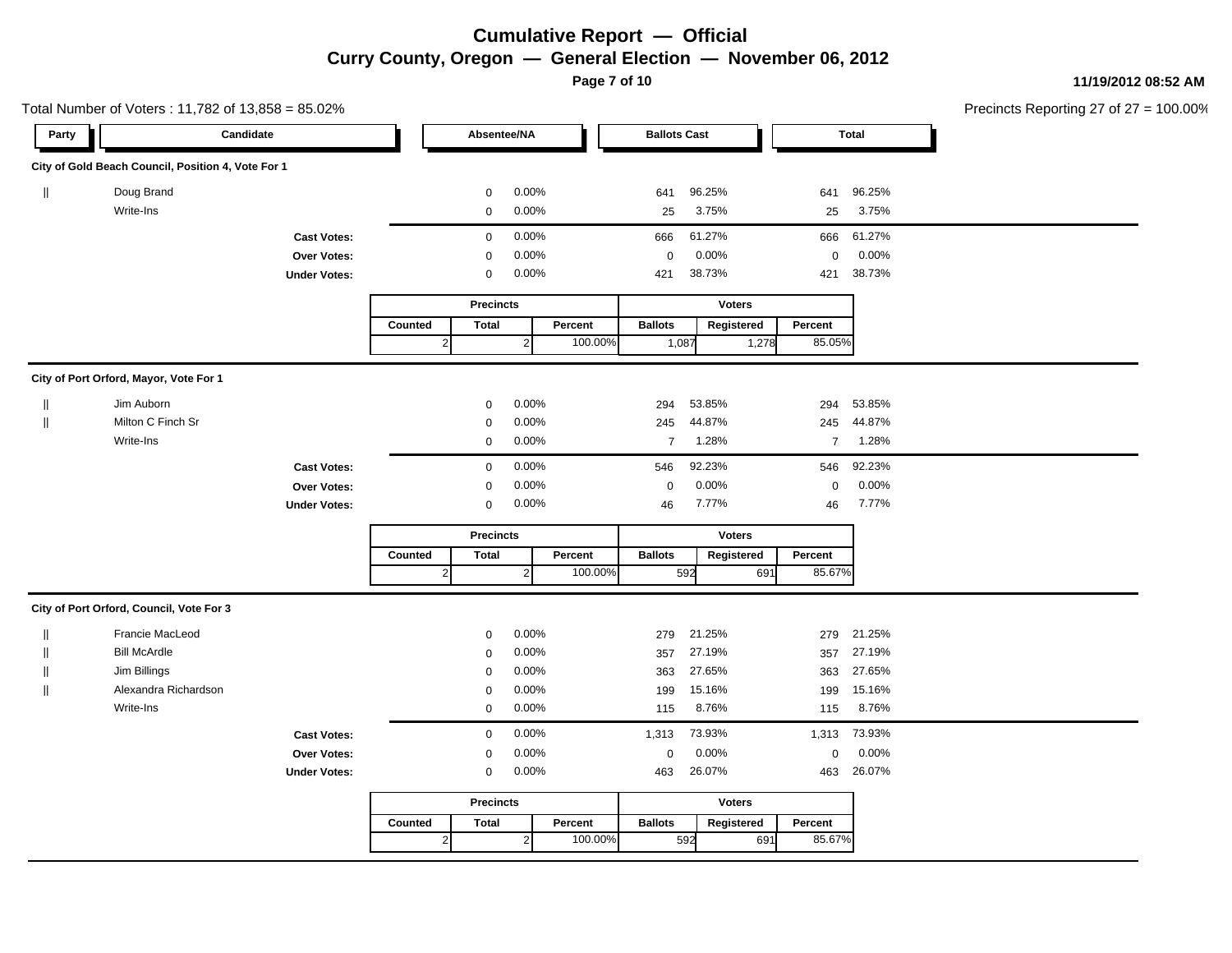**Page 8 of 10**

#### **11/19/2012 08:52 AM**

|                        | Total Number of Voters: 11,782 of 13,858 = 85.02% |                     |         |                  |                  |         |                     |               |               |                         | Precincts Reporting 27 of 27 = |
|------------------------|---------------------------------------------------|---------------------|---------|------------------|------------------|---------|---------------------|---------------|---------------|-------------------------|--------------------------------|
| Party                  |                                                   | Candidate           |         | Absentee/NA      |                  |         | <b>Ballots Cast</b> |               |               | <b>Total</b>            |                                |
|                        | Harbor Water P.U.D. #3, Vote For 1                |                     |         |                  |                  |         |                     |               |               |                         |                                |
| $\parallel$            | Michael W Adams                                   |                     |         | 0                | 0.00%            |         | 286                 | 99.31%        | 286           | 99.31%                  |                                |
|                        | Write-Ins                                         |                     |         | 0                | 0.00%            |         | $\overline{2}$      | 0.69%         |               | $\overline{2}$<br>0.69% |                                |
|                        |                                                   | <b>Cast Votes:</b>  |         | $\mathbf 0$      | 0.00%            |         | 288                 | 67.29%        | 288           | 67.29%                  |                                |
|                        |                                                   | Over Votes:         |         | $\mathbf 0$      | 0.00%            |         | $\mathbf 0$         | 0.00%         |               | 0.00%<br>0              |                                |
|                        |                                                   | <b>Under Votes:</b> |         | 0                | 0.00%            |         | 140                 | 32.71%        | 140           | 32.71%                  |                                |
|                        |                                                   |                     |         | <b>Precincts</b> |                  |         |                     | <b>Voters</b> |               |                         |                                |
|                        |                                                   |                     | Counted | <b>Total</b>     |                  | Percent | <b>Ballots</b>      | Registered    | Percent       |                         |                                |
|                        |                                                   |                     |         |                  | 1                | 100.00% |                     | 428           | 83.43%<br>513 |                         |                                |
|                        | Harbor Water P.U.D. #4, Vote For 1                |                     |         |                  |                  |         |                     |               |               |                         |                                |
| $\mathbf{I}$           | Delbert R Buell                                   |                     |         | 0                | 0.00%            |         | 309                 | 99.68%        | 309           | 99.68%                  |                                |
|                        | Write-Ins                                         |                     |         | 0                | $0.00\%$         |         | $\mathbf{1}$        | 0.32%         | $\mathbf{1}$  | 0.32%                   |                                |
|                        |                                                   | <b>Cast Votes:</b>  |         | $\mathbf 0$      | 0.00%            |         | 310                 | 69.66%        | 310           | 69.66%                  |                                |
|                        |                                                   | Over Votes:         |         | 0                | 0.00%            |         | $\mathbf 0$         | 0.00%         |               | 0.00%<br>$\mathsf 0$    |                                |
|                        |                                                   | <b>Under Votes:</b> |         | $\mathbf 0$      | $0.00\%$         |         | 135                 | 30.34%        | 135           | 30.34%                  |                                |
|                        |                                                   |                     |         |                  | <b>Precincts</b> |         |                     | <b>Voters</b> |               |                         |                                |
|                        |                                                   |                     | Counted | Total            |                  | Percent | <b>Ballots</b>      | Registered    | Percent       |                         |                                |
|                        |                                                   |                     |         |                  | 1                | 100.00% |                     | 445           | 86.07%<br>517 |                         |                                |
|                        | Harbor Water P.U.D. #5, Vote For 1                |                     |         |                  |                  |         |                     |               |               |                         |                                |
| $\mathbf{I}$           | <b>Gerald Torrance</b>                            |                     |         | $\mathbf 0$      | 0.00%            |         | 212                 | 99.53%        | 212           | 99.53%                  |                                |
|                        | Write-Ins                                         |                     |         | $\mathbf 0$      | 0.00%            |         | $\mathbf{1}$        | 0.47%         |               | 0.47%<br>$\mathbf{1}$   |                                |
|                        |                                                   | <b>Cast Votes:</b>  |         | $\mathbf 0$      | 0.00%            |         | 213                 | 69.38%        | 213           | 69.38%                  |                                |
|                        |                                                   | Over Votes:         |         | 0                | 0.00%            |         | 0                   | 0.00%         |               | 0.00%<br>0              |                                |
|                        |                                                   | <b>Under Votes:</b> |         | $\mathbf 0$      | 0.00%            |         | 94                  | 30.62%        | 94            | 30.62%                  |                                |
|                        |                                                   |                     |         | <b>Precincts</b> |                  |         |                     | <b>Voters</b> |               |                         |                                |
|                        |                                                   |                     | Counted | <b>Total</b>     |                  | Percent | <b>Ballots</b>      | Registered    | Percent       |                         |                                |
|                        |                                                   |                     |         |                  | $\mathbf 1$      | 100.00% |                     | 307           | 82.97%<br>370 |                         |                                |
| Measure 77, Vote For 1 |                                                   |                     |         |                  |                  |         |                     |               |               |                         |                                |
|                        | Yes                                               |                     |         | $\mathbf 0$      | 0.00%            |         | 5,766               | 53.24%        | 5,766         | 53.24%                  |                                |
|                        | $\mathsf{No}$                                     |                     |         | $\mathbf 0$      | 0.00%            |         | 5,065               | 46.76%        |               | 5,065 46.76%            |                                |
|                        |                                                   | <b>Cast Votes:</b>  |         | $\mathbf 0$      | 0.00%            |         | 10,831              | 91.93%        | 10,831        | 91.93%                  |                                |
|                        |                                                   | Over Votes:         |         | $\mathbf 0$      | 0.00%            |         | $\overline{c}$      | 0.02%         |               | 0.02%<br>$\overline{2}$ |                                |
|                        |                                                   | <b>Under Votes:</b> |         | $\mathbf 0$      | 0.00%            |         | 949                 | 8.05%         | 949           | 8.05%                   |                                |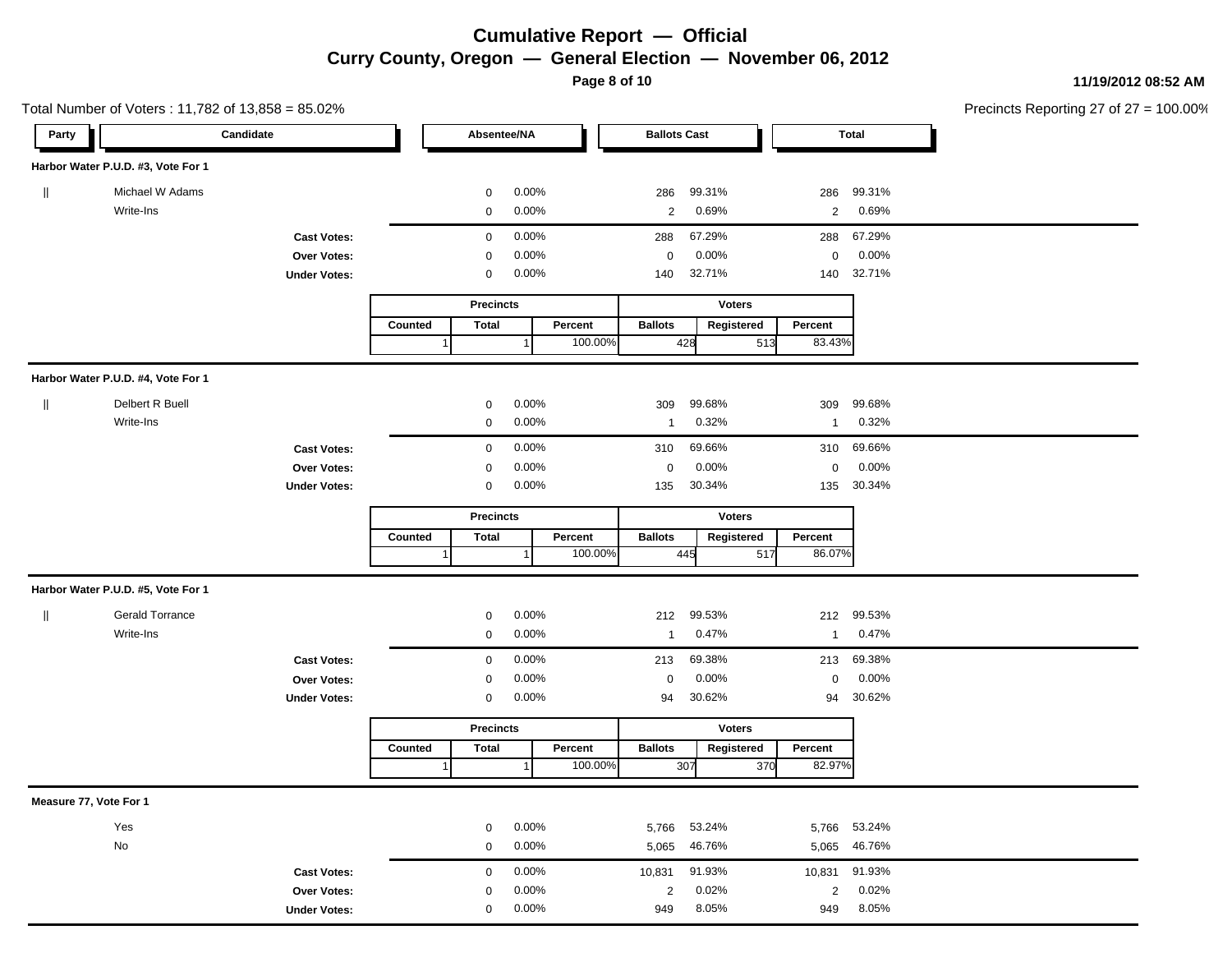**Page 9 of 10**

Total Number of Voters : 11,782 of 13,858 = 85.02%

**11/19/2012 08:52 AM**

| Candidate<br>Party     | Absentee/NA          | <b>Ballots Cast</b>     | <b>Total</b>              |  |
|------------------------|----------------------|-------------------------|---------------------------|--|
| Measure 78, Vote For 1 |                      |                         |                           |  |
| Yes                    | $\mathbf 0$<br>0.00% | 67.82%<br>7,302         | 7,302<br>67.82%           |  |
| No                     | $\mathbf 0$<br>0.00% | 32.18%<br>3,465         | 32.18%<br>3,465           |  |
| <b>Cast Votes:</b>     | $\mathsf 0$<br>0.00% | 10,767<br>91.39%        | 91.39%<br>10,767          |  |
| Over Votes:            | 0.00%<br>$\mathbf 0$ | 0.03%<br>$\sqrt{3}$     | 0.03%<br>3                |  |
| <b>Under Votes:</b>    | $\mathbf 0$<br>0.00% | 1,012<br>8.59%          | 1,012<br>8.59%            |  |
| Measure 79, Vote For 1 |                      |                         |                           |  |
| Yes                    | 0.00%<br>$\mathbf 0$ | 67.14%<br>7,447         | 67.14%<br>7,447           |  |
| No                     | 0.00%<br>$\mathbf 0$ | 32.86%<br>3,644         | 32.86%<br>3,644           |  |
| <b>Cast Votes:</b>     | 0.00%<br>$\mathbf 0$ | 94.14%<br>11,091        | 94.14%<br>11,091          |  |
| Over Votes:            | 0.00%<br>$\mathbf 0$ | 0.08%<br>9              | 0.08%<br>$\boldsymbol{9}$ |  |
| <b>Under Votes:</b>    | 0.00%<br>$\pmb{0}$   | 5.79%<br>682            | 5.79%<br>682              |  |
| Measure 80, Vote For 1 |                      |                         |                           |  |
| Yes                    | 0.00%<br>$\pmb{0}$   | 5,366<br>47.50%         | 5,366<br>47.50%           |  |
| No                     | $\mathbf 0$<br>0.00% | 5,932<br>52.50%         | 5,932<br>52.50%           |  |
| <b>Cast Votes:</b>     | 0.00%<br>$\mathbf 0$ | 95.89%<br>11,298        | 95.89%<br>11,298          |  |
| Over Votes:            | 0.00%<br>0           | 0.00%<br>$\mathbf 0$    | 0.00%<br>$\mathbf 0$      |  |
| <b>Under Votes:</b>    | $\pmb{0}$<br>0.00%   | 484<br>4.11%            | 484<br>4.11%              |  |
| Measure 81, Vote For 1 |                      |                         |                           |  |
| Yes                    | 0.00%<br>$\pmb{0}$   | 39.27%<br>4,285         | 39.27%<br>4,285           |  |
| No                     | $\mathbf 0$<br>0.00% | 6,626<br>60.73%         | 6,626<br>60.73%           |  |
| <b>Cast Votes:</b>     | 0.00%<br>$\mathbf 0$ | 92.61%<br>10,911        | 92.61%<br>10,911          |  |
| <b>Over Votes:</b>     | 0.00%<br>0           | 0.08%<br>10             | 0.08%<br>10               |  |
| <b>Under Votes:</b>    | 0.00%<br>$\pmb{0}$   | 7.31%<br>861            | 7.31%<br>861              |  |
| Measure 82, Vote For 1 |                      |                         |                           |  |
| Yes                    | 0.00%<br>$\mathbf 0$ | 35.53%<br>3,962         | 35.53%<br>3,962           |  |
| No                     | 0.00%<br>$\mathsf 0$ | 64.47%<br>7,188         | 64.47%<br>7,188           |  |
| <b>Cast Votes:</b>     | 0.00%<br>$\mathbf 0$ | 94.64%<br>11,150        | 94.64%<br>11,150          |  |
| <b>Over Votes:</b>     | 0.00%<br>$\mathbf 0$ | 0.06%<br>$\overline{7}$ | 0.06%<br>$\overline{7}$   |  |
| <b>Under Votes:</b>    | 0.00%<br>$\mathbf 0$ | 5.30%<br>625            | 5.30%<br>625              |  |